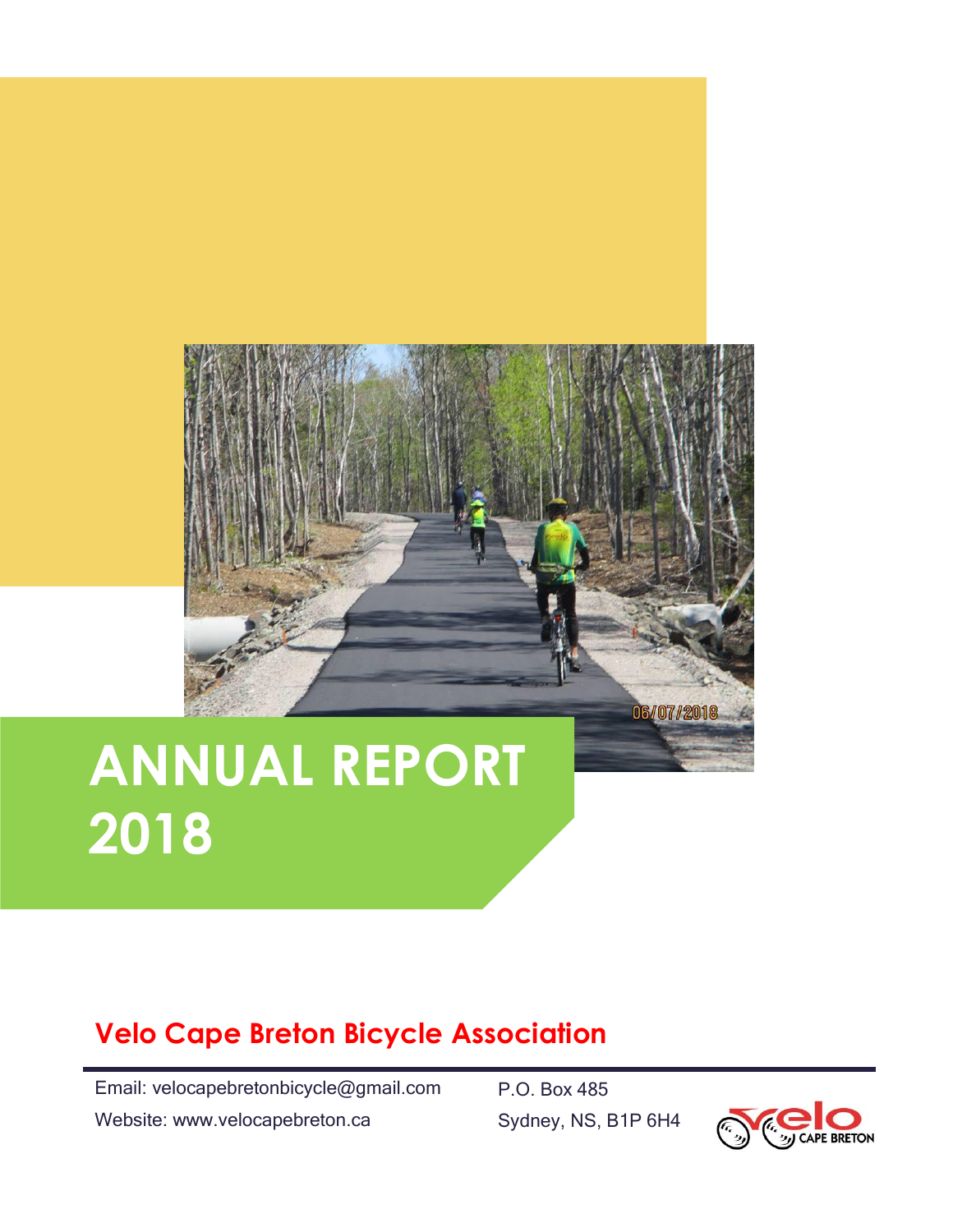# **TABLE OF CONTENTS**

| FINANCIAL SUMMARY 8                                         |    |
|-------------------------------------------------------------|----|
|                                                             |    |
|                                                             |    |
|                                                             |    |
|                                                             |    |
|                                                             | 11 |
|                                                             | 11 |
|                                                             |    |
| Financial Review Report <b>Financial Review Report</b> 1995 | 12 |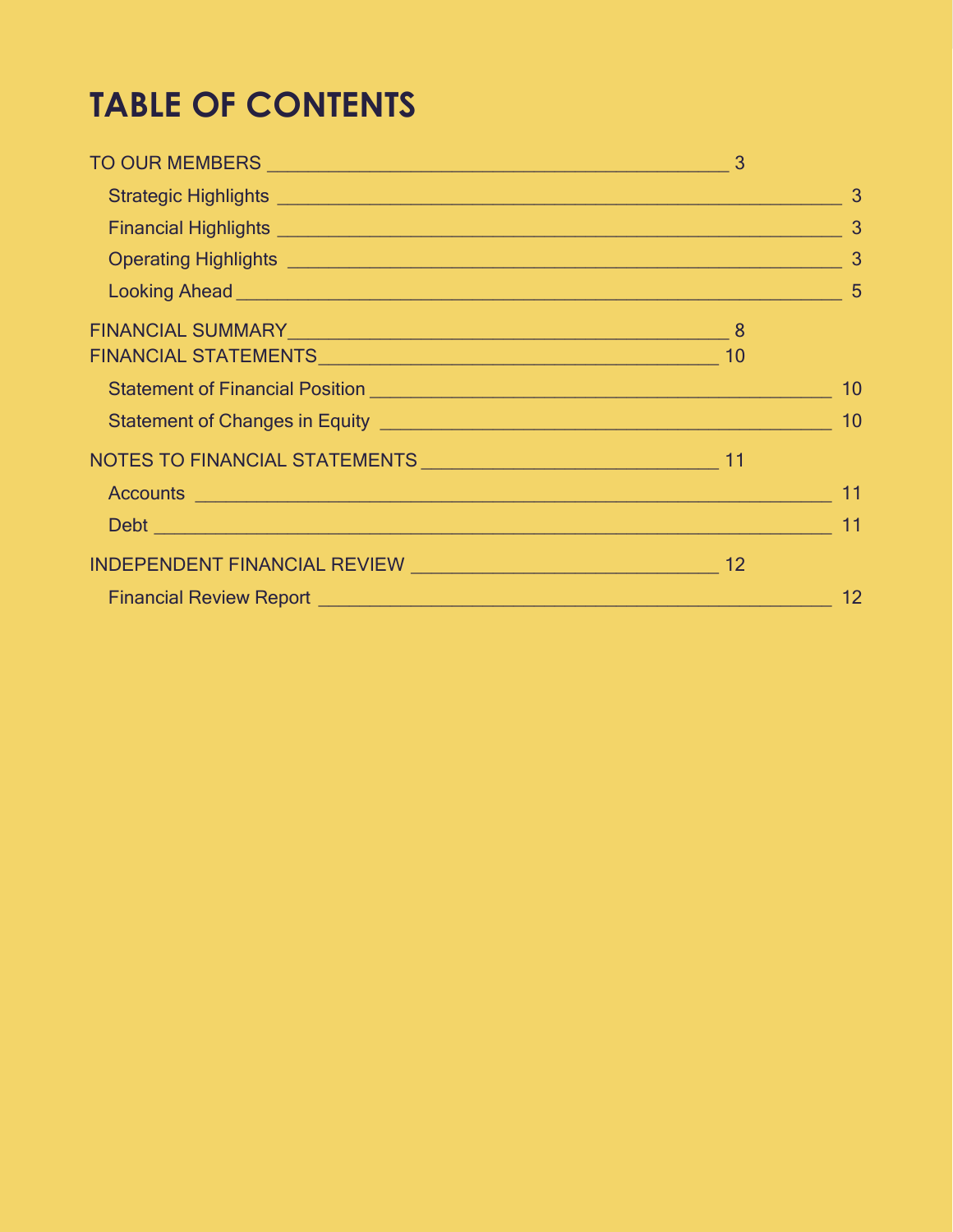# <span id="page-2-0"></span>**TO OUR MEMBERS**

### <span id="page-2-1"></span>**Strategic Highlights**

This year we have continued our strategy to update and streamline the internal processes of Velo Cape Breton, a project that was started in 2017. We have continued to develop the new tablet-friendly web site using the cloud-based Wix.com web-hosting platform. In addition, for 2018 we have started to focus attention on our financial tracking system. We are happy to report that we have made the initial transition to electronic financial tracking, using the cloudbased SAGE Financial software package. In fact, our year-end financial report was done in part using the new software.

### <span id="page-2-2"></span>**Financial Highlights**

Our total income for the year exceeded \$20,000.00 CAD due to our normal revenue streams such as membership fees, the sale of jerseys, government grants received, and numerous Velo Cape Breton organized rides. The Cabot Trail in 4 Days tour, in particular, was instrumental in providing much needed revenue, this year bringing in a net income of almost \$4000.00. The revenues we bring in through our various initiatives allow us to keep membership fees at a very affordable \$10.00/yr. for an adult membership.

We continue to maintain a high level of retained earnings with a small net loss for the year due to the purchase of a new supply of Velo Cape Breton cycling jerseys.

# <span id="page-2-3"></span>**Operating Highlights**

We continued to pursue a balanced three-sided approach to our strategic priorities, namely the following areas:

- Advocacy
- Education & Safety
- Rides & Events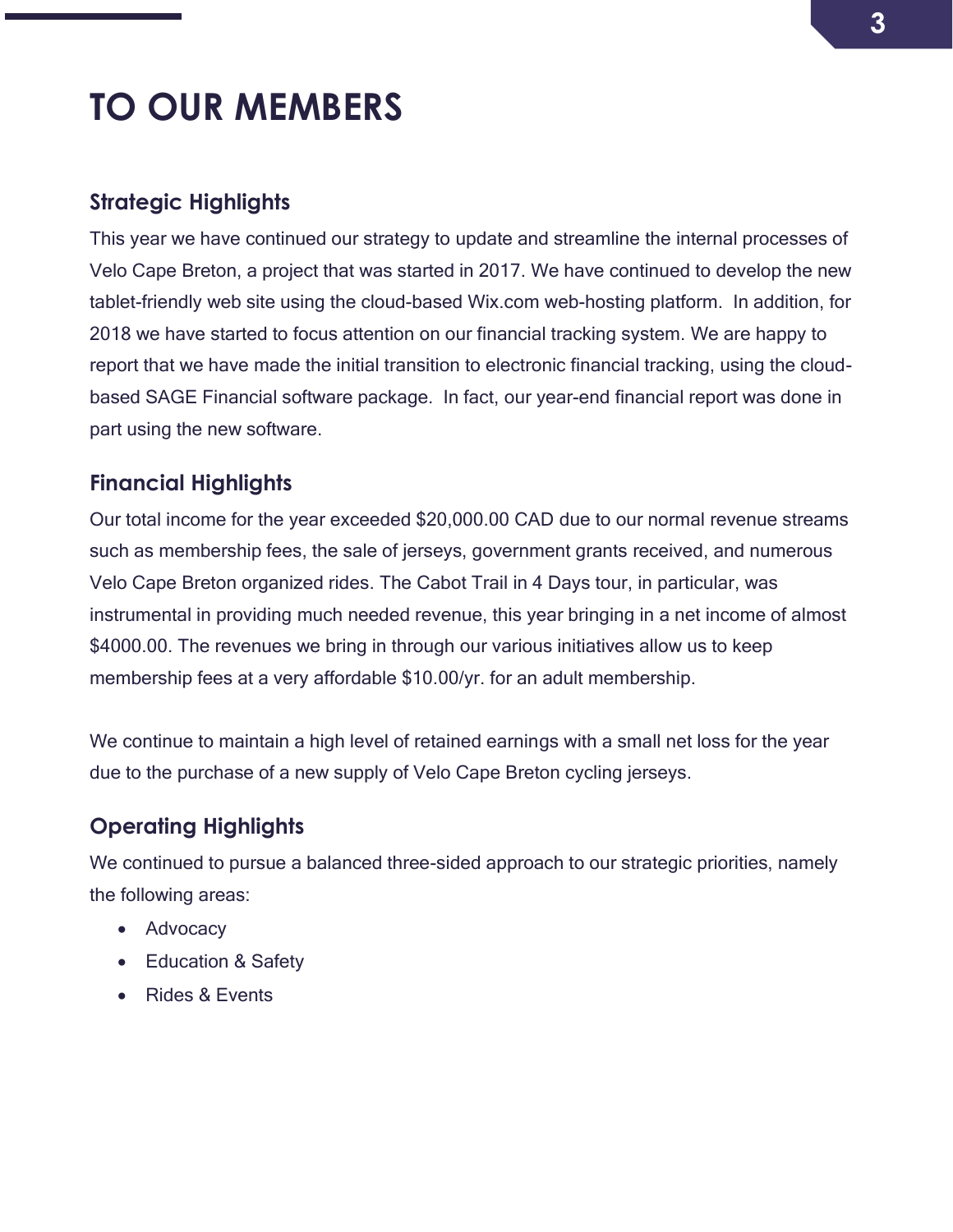#### **Advocacy**

In cooperation with Velo Cheticamp and Bicycle Nova Scotia, we met with Parks Canada to resolve the poor placement of the white fog lines on the newly paved section of Cabot Trail just east of Cheticamp.

The Maryann Corbett Trail was officially unveiled on November 2, 2018, which brought the reality of many years of hard work and planning to fruition.

- After many years and much hard work by many, especially Rick McCready of the Cape Breton Regional Municipality, and including our own Andrée Crépeau, the multi-use path between the Mayflower Mall and Reserve Mines was officially opened on November 2, 2018 and named the Maryann Corbett Trail. At 10km, this is currently the longest paved cycling infrastructure in Nova Scotia.
- Velo Cape Breton sent Andree Crepeau, VCB Treasurer, to the Atlantic Active Transportation Summit in Halifax, and Vince Forrestall, VCB Vice President, to the National Cycling Summit in Ottawa this year, with the financial support of the Provincial Community Development Grant and the County of Victoria.

### Education & Safety:

- As part of our Ride Right program, several new members were trained with the skills to safely navigate our local roads as a free benefit with their membership.
- As part of the Women on Wheels (WoW) Project Pink 2018 program, WoW Coordinator and Rides Captain Rosalind Wright organized a bike workshop, called "Don't Put Your Bike Away Dirty" for eight of the WoW group.

#### Rides and Events:

- We produced a full schedule of events for 2018, including the Winter Potluck and Curling at the Sydney Curling Club, and the Ride the Mira Opening Bar-B-Que at the Mira Boat Club.
- On Wednesday, May 16, 2018 we honored those who, over the past year, lost their lives while cycling. The Ride of Silence is a slow, silent ride through the streets of downtown Sydney.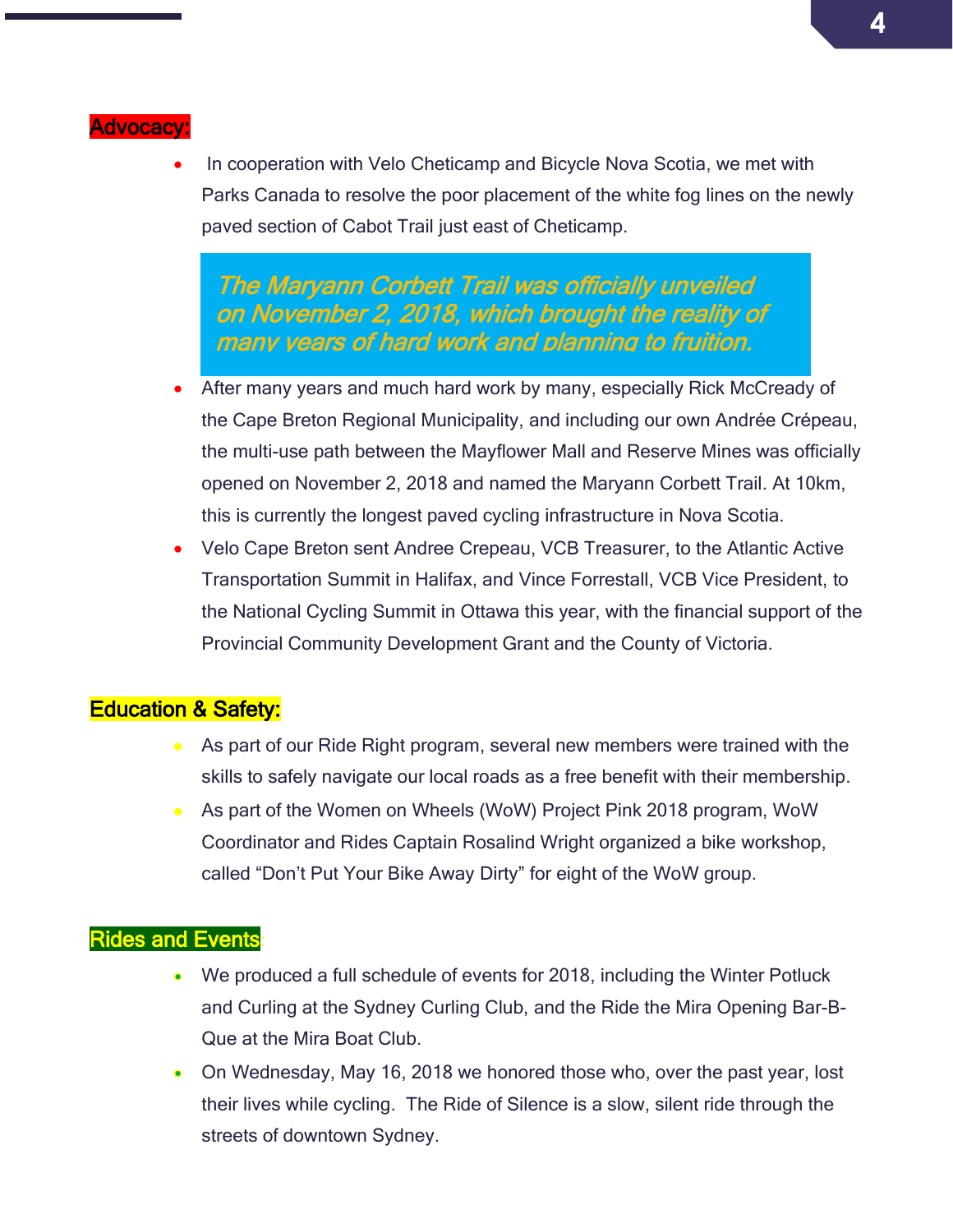

Opening BBQ at the Mira Boat Club in May

- In the month of May, Velo Cape Breton members had a table set up at the Farmer's Market on Keltic Drive on Saturday mornings to talk to fellow cyclists and to promote membership. On one Saturday we offered a free bike maintenance clinic to help cyclists get ready for the upcoming riding season.
- The new "Gabarus to Fouchu" ride and poker run was well attended and a great 'deal' of fun, if you pardon the pun. There is always something fresh and fun coming from ride leader Micheline Guillot.
- Micheline also hosted several "Thursday Morning Rides" through the month of June and early July.
- WoW, the Women on Wheels, were very active this year, with a full schedule of rides throughout the summer. Rosalind Wright and Shelley Johnston also attended the Membertou Health and Wellness Fair on behalf of Velo Cape **Breton**

### <span id="page-4-0"></span>**Looking Ahead**

The upcoming year poses new challenges and new opportunities. We continue to struggle with fog lines and rumble strips being applied incorrectly on our provincial roads, and we will be seeking a meeting with Gerard Jessome, our regional representative with Transportation and Infrastructure Renewal (TIR) soon to bring our concerns forward in this matter.

Following from our presence at the National Cycling Summit this year, we will be exploring new ways to lobby government, including the support of Velo Canada Bikes in promoting their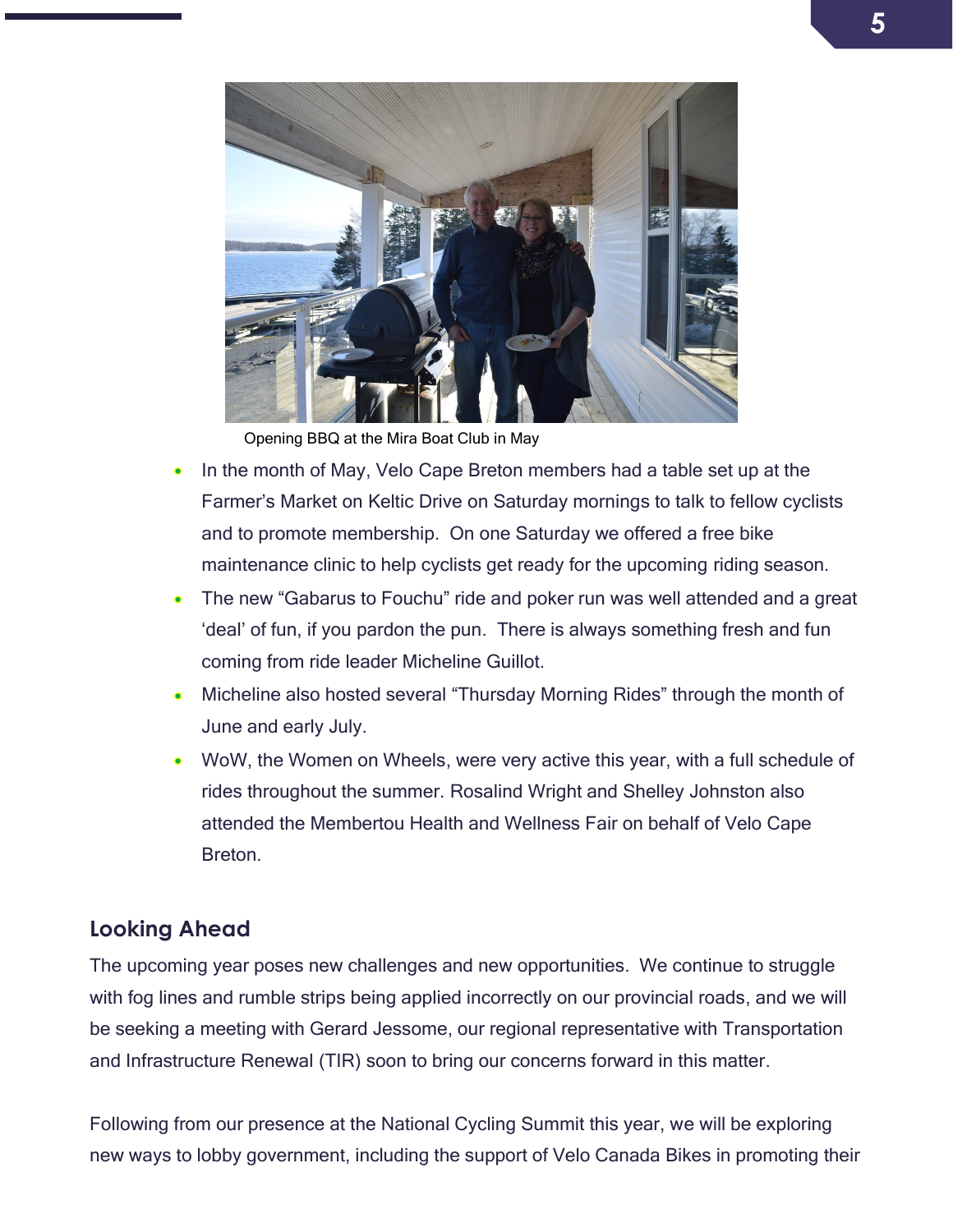National Cycling Strategy and the creation of a Federal Cycling Infrastructure Fund. Also, we will draft a letter to the local Members of Parliament to ask for their support of these initiatives.

A new initiative for a 'rails to trails' corridor in Glace Bay is currently under way, and Velo Cape Breton has a voice at the table, Colette Smith, to ensure the best interests of cyclists are brought forth. Colette has many years of cycling experience, including ride leader for the Cabot Trail in 4 Days tour for the past couple of years and WoW Ride Leader in Glace Bay, and we know she will make good things happen.

We will continue to offer a full schedule of rides for 2019, most importantly the Cabot Trail in 4 Day tour, as it has become a significant source of revenue for the association.

I wish to thank all our members and our Board of Directors for their support, encouragement, and patience as we continue to move forward with our internal processes. After the financial system gets smoothed out, we will turn our attention to the membership registration process.

Special thanks go out to all the Ride Leaders for their commitment to provide opportunities for members to get together on group rides under the Velo Cape Breton marque.

I would also like to thank the following government agencies for their financial support of our initiatives:

- Nova Scotia Communities, Culture and Heritage for sponsoring our attendance at two summits through the Provincial Community Development Grant
- Nova Scotia Federation of Municipalities for providing accommodations at no charge at the Active Transportation Summit in Halifax
- County of Victoria for their sponsorship of our attendance at the National Cycling Summit in Ottawa
- CBRM for their sponsorship of Velo Cape Bretons involvement in Bike Week
- CBRM Active Transportation Committee for their shared sponsorship of the Connect 2 Grand Lake Road Multi-Use Path Survey
- Nova Scotia Health Board, and the Sydney Community Health Board for their sponsorship of the WoW Project Pink initiative through the 2018 Wellness Fund Grant.
- NS Department of Energy for their shared sponsorship of the Grand Lake Road Multi-Use Path Survey through the Connect 2 funding program.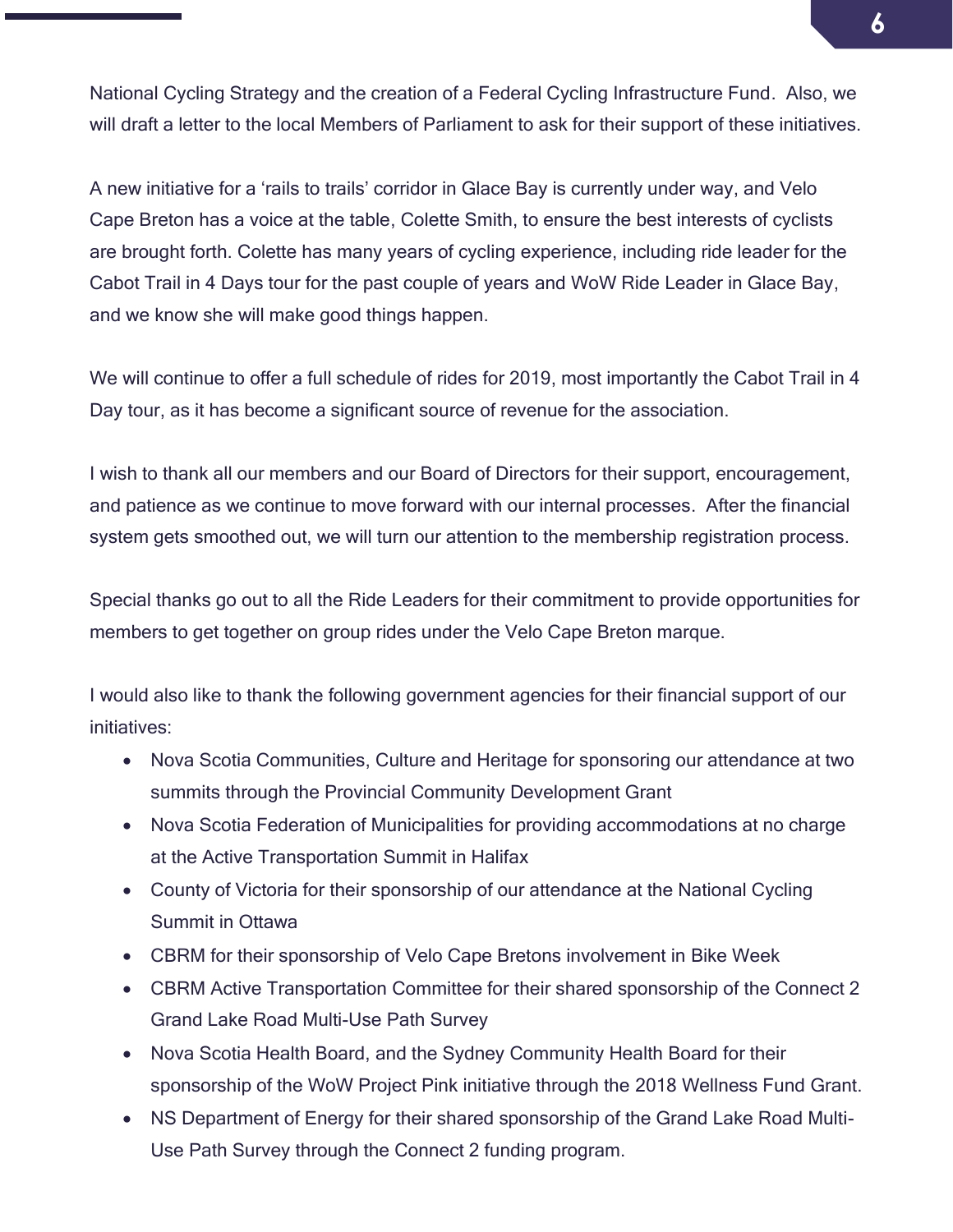### **Executive Members 2017-2018**

Finally, I would like to thank our Executive Members for all their hard work which has allowed us to achieve our goals this year. Velo Cape Breton was built from the hard work of volunteers and continues to be a going concern due to the efforts of everyone who pitched in and helped. Thank you, thank you so much!

Paul Babin – President Vince Forrestall – Vice President (Resigned) Andrée Crépeau – Treasurer Steeve Messier - Registrar Lisa Kuncewicz – Secretary (Resigned) Rosalind Wright – WoW Coordinator & Rides Captain Richard Wadden – Member at Large – Ride Right Program (Resigned) Chris Milburn – Member at Large Britney MacNeil – Member at Large - Communications

May the wind be always at your back,

Paul Babin, President November 2018



Gabarus Breakwater after the Gabarus to Forchu Ride in July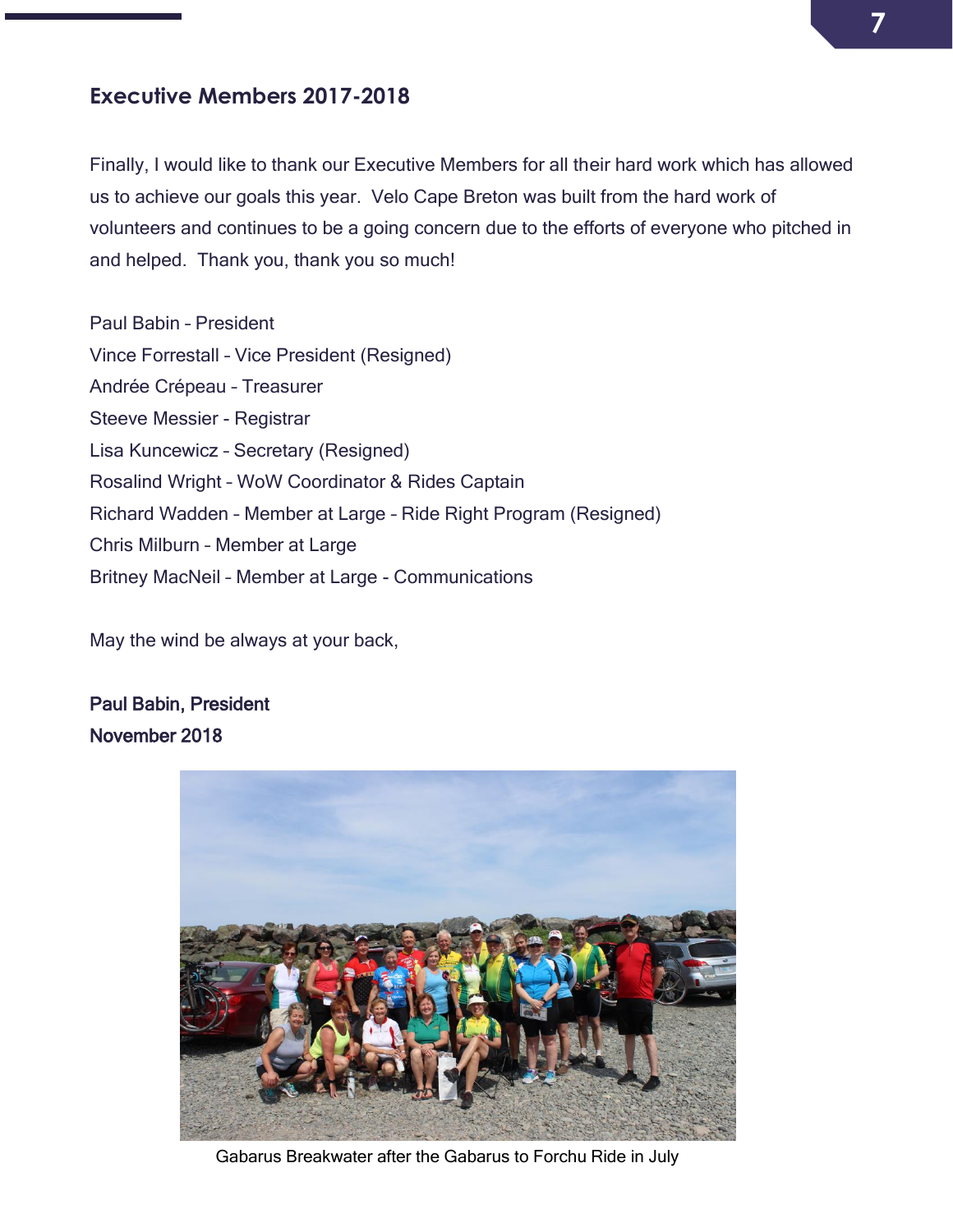# <span id="page-7-0"></span>**FINANCIAL SUMMARY**

Velo Cape Breton had another successful year financially in 2017/2018 despite the net profit showing a loss of \$785.39. The net loss was due to a large purchase of Velo Cape Breton cycling jerseys. This investment will allow us to maintain an assortment of jerseys for sale to members, as well as to the many out of town participants in the Cabot Trail in 4 Days bicycle tour, many of whom requested jerseys in past tours.

#### INCOME STATEMENT

#### **Revenues**

|           | <b>General Memberships</b>                    | \$1320.00   |
|-----------|-----------------------------------------------|-------------|
|           | Cabot Trail in 4 Days                         | \$12505.00  |
| $\bullet$ | <b>NS Active Transportation Summit Grants</b> | \$579.00    |
| $\bullet$ | <b>National Cycling Summit Grants</b>         | \$722.00    |
|           | <b>Bike Week CBRM Grant</b>                   | \$300.00    |
|           | <b>Opening Banquet</b>                        | \$620.00    |
|           | Clothing                                      | \$1454.00   |
|           | <b>Wellness Fund Grant</b>                    | \$750.00    |
|           | Gabarus Ride & Poker Run                      | \$200.00    |
|           | Connect 2 Survey Grant *                      | \$1750.00   |
|           | <b>Total Revenues</b>                         | \$20,200.00 |
|           | <b>Expenses</b>                               |             |
|           | Cabot Trail in 4 Days ‡                       | \$7925.13   |
|           | Winter Potluck & Curling                      | \$693.46    |
|           | <b>Opening Banquet &amp; River Ride</b>       | \$601.91    |
| $\bullet$ | <b>Velo Jerseys</b>                           | \$2900.00   |
|           | Advertising                                   | \$92.00     |
|           |                                               |             |
|           | <b>Bad Debts</b>                              | \$425.94    |

• National Cycling Summit \$919.20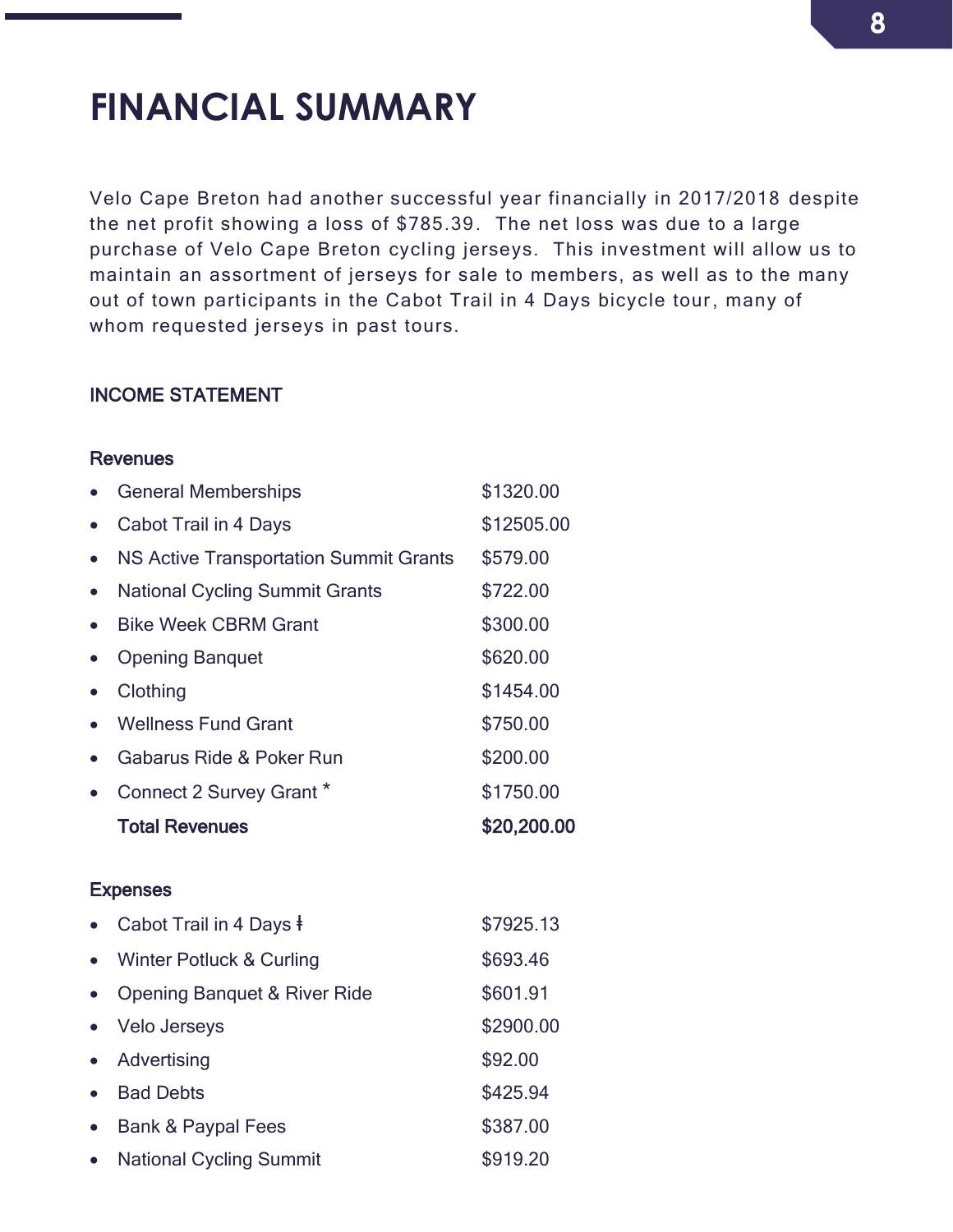| <b>Ride Right Program</b>          | \$75.00     |
|------------------------------------|-------------|
| <b>Annual General Meeting</b>      | \$127.50    |
| Insurance                          | \$1595.00   |
| Legal & Professional               | \$31.15     |
| Gabarus Ride & Poker Run           | \$172.25    |
| Maintenance & Repairs              | \$50.76     |
| <b>Office Supplies</b>             | \$268.16    |
| <b>Survey Contract - Connect 2</b> | \$1750.00   |
| Web Site Design & Annual Fee       | \$407.10    |
| <b>Membership BNS</b>              | \$110.00    |
| <b>WoW</b> - Project Pink          | \$546.32    |
| <b>Donations</b>                   | \$250.00    |
| <b>HST Expense</b>                 | \$1657.51   |
| <b>Total Expenses</b>              | \$20,985.39 |
|                                    |             |

#### NET PROFIT And the state of the state of the state  $-$ \$785.39

\* The actual amount received for the Connect 2 Survey Grant was \$3200.00, however \$1450.00 of that was deferred to 2019 as the expenditure of that amount will not be spent until the next fiscal year.

ⱡ The expenses for the Cabot Trail in 4 Days does not include HST amounts which were paid for most of the actual expenses, such as hotel rooms, vehicle gas, meals, etc. Instead, the HST amounts are shown as a lump sum for all expenses for the year.



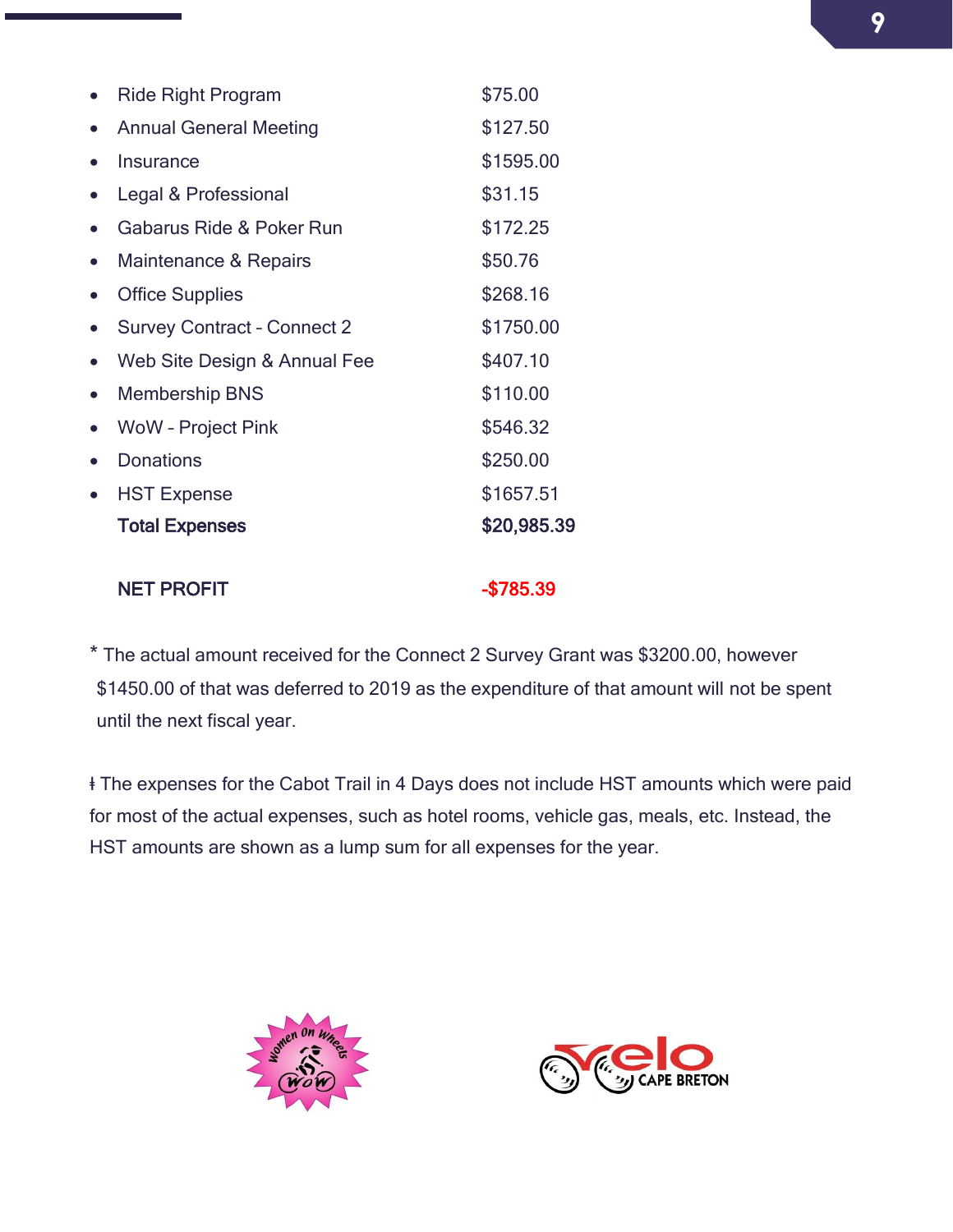# <span id="page-9-0"></span>**FINANCIAL STATEMENTS**

# <span id="page-9-1"></span>**Statement of Financial Position**

Balance Sheet as of September 30, 2018

- Total Assets \$30,007.36
- Total Liabilities \$1473.62
- Retained Earnings 2017 \$29,319.13
- Net Profit/Loss 2018 \$785.39
- Total Liabilities & Equity \$30,007.36

# <span id="page-9-2"></span>**Statement of Changes in Equity**

| <b>Total Revenue</b><br>$\bullet$ | \$20,200.00 |
|-----------------------------------|-------------|
| <b>Total Expenses</b>             | \$20,985.39 |
| Net Profit                        | $-$785.39$  |

 $\sum_{n=1}^{\infty}$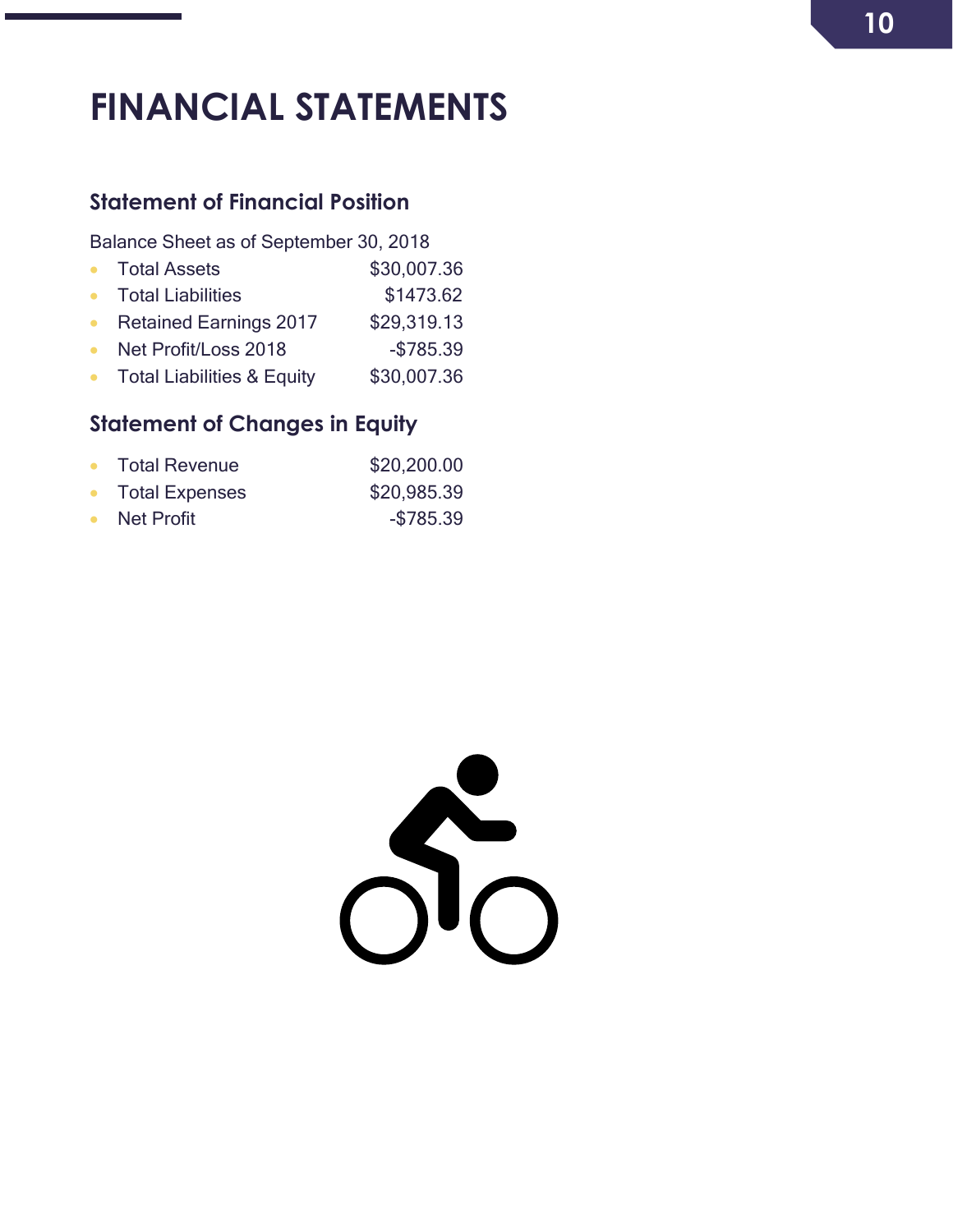# <span id="page-10-0"></span>**NOTES TO FINANCIAL STATEMENTS**

# <span id="page-10-1"></span>**Accounts**

Velo Cape Breton continues to do its banking at the Cape Breton Credit Union.



# <span id="page-10-2"></span>**Debt**

Velo Cape Breton does not in general borrow money to fund annual operations or to fund capital projects. All funds necessary for these activities are drawn from the retained earnings of previous years, which has been built up through fund-raising activities over the past fourteen years of operation. Currently, the association does not have any loans, nor is there any expectation of a desire or a requirement to borrow money in the future.

The "Bad Dept" line item in the expenses list is related to grant money that was expected to be received as part of a shared cost, but due to circumstances beyond our control, it was not received. Since the expense had already been paid out, Velo Cape Breton had no choice but to absorb the full cost.

# **HST**

As a not-for-profit corporation, and because of our limited cash flow, Velo Cape Breton does not need to collect or submit HST to the federal government. Initial efforts this year to voluntarily sign on to the HST program in order to take advantage of the HST rebates proved unfruitful. The year-end balancing of the books had already grouped all HST expenses into one line-item, and it was deemed not worthwhile to separate the HST expenses back into their respective categories. Because of this, the Cabot Trail in 4 Days expenses shown are approximately 15% less than they really were due to the HST amount not being included.